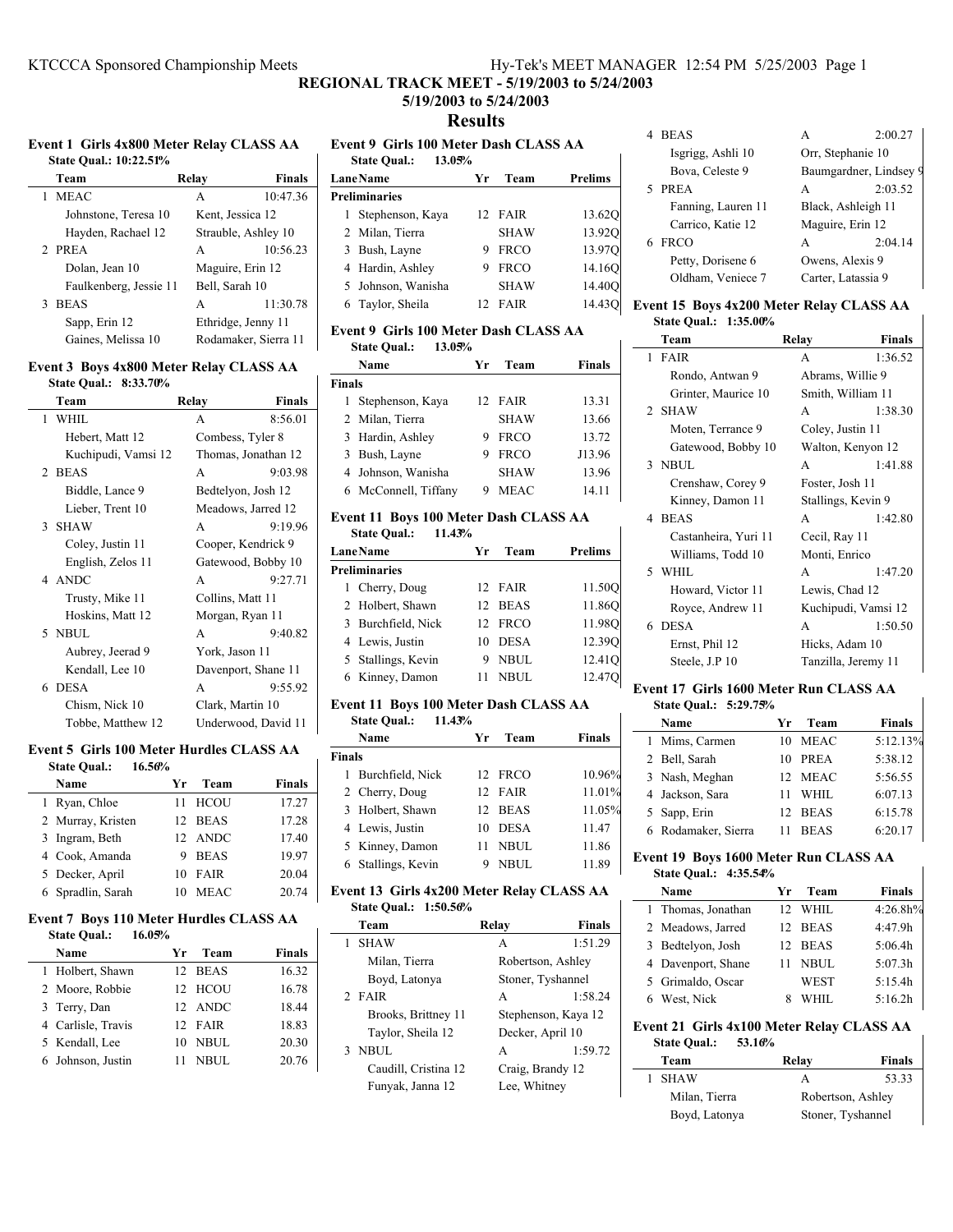# **5/19/2003 to 5/24/2003**

**Results**

### **(Event 21 Girls 4x100 Meter Relay CLASS AA)**

| 2 FRCO               | 53.92<br>A             |
|----------------------|------------------------|
| Hardin, Ashley 9     | Jackson, Amber 9       |
| Bush, Layne 9        | Durham, Jessica 9      |
| 3 MEAC               | 56.60<br>A             |
| Flood, Sarah 9       | Mehr, Abbey 10         |
| McConnell, Tiffany 9 | Pierce, MacKenzie 12   |
| 4 NBUL               | 57.28<br>A             |
| Caudill, Cristina 12 | Craig, Brandy 12       |
| Funyak, Janna 12     | Lee, Whitney           |
| 5 BEAS               | 58.31<br>A             |
| Isgrigg, Ashli 10    | Bova, Celeste 9        |
| Mullins, Britney 10  | Orr, Stephanie 10      |
| 6 PREA               | 1:00.01<br>A           |
| Black, Ashleigh 11   | Buckman, Amy 10        |
| Carrico, Katie 12    | Faulkenberg, Jessie 11 |

#### **Event 23 Boys 4x100 Meter Relay CLASS AA State Qual.: 45.17%**

| statt Vuan.<br>73.L/0  |                    |                      |
|------------------------|--------------------|----------------------|
| Team                   | Relav              | <b>Finals</b>        |
| 1 FAIR                 | A                  | 47.51                |
| Grinter, Maurice 10    | Rondo, Antwan 9    |                      |
| Abrams, Willie 9       | Deal, Chauncey 10  |                      |
| 2 NBUL                 | A                  | 48.93                |
| Foster, Josh 11        | Kinney, Damon 11   |                      |
| Perkins, Josh 10       | Stallings, Kevin 9 |                      |
| 3 BEAS                 | A                  | 49.23                |
| Bruggeman, Matthias 12 |                    | Castanheira, Yuri 11 |
| Cecil, Ray 11          | Monti, Enrico      |                      |
| 4 DESA                 | A                  | 49.29                |
| Clark, Martin 10       | French, Matt 10    |                      |
| Lewis, Justin 10       | Steele, J.P 10     |                      |
| 5 WHIL                 | A                  | 51.32                |
| Howard, Victor 11      | Royce, Andrew 11   |                      |
| Kuchipudi, Vamsi 12    | Lewis, Chad 12     |                      |

### **Event 25 Girls 400 Meter Dash CLASS AA**

| етин дэ динэ тоо мин. разн с един тих<br><b>State Oual.: 1:01.01%</b> |    |             |                |   |  |
|-----------------------------------------------------------------------|----|-------------|----------------|---|--|
| <b>Lane Name</b>                                                      | Yr | Team        | <b>Prelims</b> |   |  |
| <b>Preliminaries</b>                                                  |    |             |                |   |  |
| Sauer, Brianne                                                        | 9  | <b>MEAC</b> | 1:05.490       |   |  |
| 2 Ford, Karen                                                         | 10 | <b>MEAC</b> | 1:05.86O       |   |  |
| 3 Sprague, Joelle                                                     | 9  | <b>ANDC</b> | 1:08.42O       |   |  |
| 4 Taylor, Latisha                                                     |    | SHAW        | 1:10.860       |   |  |
| 5 Biesel, Shelly                                                      | 11 | <b>BEAS</b> | 1:10.890       | F |  |
| 6 Baumgardner, Lindsey                                                | 9  | <b>BEAS</b> | 1:11.12        |   |  |

### **Event 25 Girls 400 Meter Dash CLASS AA State Qual.: 1:01.01%**

|        | Name              | Yr. | Team        | <b>Finals</b> |
|--------|-------------------|-----|-------------|---------------|
| Finals |                   |     |             |               |
|        | 1 Ford, Karen     |     | 10 MEAC     | 1:03.19       |
|        | 2 Sauer, Brianne  | 9   | <b>MEAC</b> | 1:03.31       |
|        | 3 Sprague, Joelle | 9   | ANDC        | 1:07.24       |
|        | 4 Biesel, Shelly  | 11  | <b>BEAS</b> | 1:07.70       |
|        | 5 Taylor, Latisha |     | <b>SHAW</b> | 1:07.76       |
|        |                   |     |             |               |

| 6 Dolan, Jean                                                | 10 PREA    | 1:08.78        |
|--------------------------------------------------------------|------------|----------------|
| Event 27 Boys 400 Meter Dash CLASS AA<br>State Qual.: 52.16% |            |                |
| <b>LaneName</b>                                              | Team<br>Yr | <b>Prelims</b> |
| Preliminaries                                                |            |                |
| 1 Morgan, Ryan                                               | 11 ANDC    | 56.41Q         |

| 2 Hebert, Matt    | 12 WHIL | 58.140   |
|-------------------|---------|----------|
| 3 Graves, Jared   | 10 ANDC | 1:00.160 |
| 4 Oleka, O.J.     | 11 WHIL | 58.950   |
| 5 Wise, Andrew    | 9 FRCO  | 1:01.190 |
| 6. Grimaldo Oscar | WEST    | 1.01820  |

### **Event 27 Boys 400 Meter Dash CLASS AA**

**State Qual.: 52.16%**

|               | Name            | Yг              | Team        | <b>Finals</b> |
|---------------|-----------------|-----------------|-------------|---------------|
| <b>Finals</b> |                 |                 |             |               |
|               | 1 Morgan, Ryan  |                 | 11 ANDC     | 0.01%         |
|               | 2 Hebert, Matt  | 12 <sub>1</sub> | WHIL        | 0.02%         |
|               | 3 Graves, Jared | 10              | ANDC        | 0.03%         |
|               | 4 Oleka, O.J.   | 11              | WHIL.       | 0.04%         |
|               | 5 Coley, Justin | 11              | <b>SHAW</b> | 0.05%         |
|               | 6 Wise, Andrew  | 9               | <b>FRCO</b> | 0.06%         |

#### **Event 29 Girls 300 Meter Hurdles CLASS AA State Qual.: 49.07%**

| state Qual<br>72.VI/0 |    |             |          |
|-----------------------|----|-------------|----------|
| <b>LaneName</b>       | Уr | Team        | Prelims  |
| <b>Preliminaries</b>  |    |             |          |
| 1 Ryan, Chloe         | 11 | <b>HCOU</b> | 51.790   |
| 2 Lee, Whitney        |    | <b>NBUL</b> | 57.750   |
| 3 Decker, April       | 10 | FAIR        | 58.120   |
| 4 Cook, Amanda        | 9  | <b>BEAS</b> | 59.610   |
| 5 Spradlin, Sarah     | 10 | <b>MEAC</b> | 1:01.830 |
| 6 Terry, Jessica      |    | <b>HCOU</b> | 1:12.690 |

### **Event 29 Girls 300 Meter Hurdles CLASS AA State Qual.: 49.07%**

|        | Name              | Уr | Team        | <b>Finals</b> |
|--------|-------------------|----|-------------|---------------|
| Finals |                   |    |             |               |
|        | 1 Ryan, Chloe     | 11 | <b>HCOU</b> | 50.24         |
|        | 2 Decker, April   | 10 | <b>FAIR</b> | 53.54         |
|        | 3 Lee, Whitney    |    | <b>NBUL</b> | 56.86         |
|        | 4 Cook, Amanda    | 9  | <b>BEAS</b> | 57.81         |
|        | 5 Spradlin, Sarah | 10 | MEAC        | 59.91         |
|        | 6 Temple, Amanda  | 10 | ANDC        | 1:02.65       |

#### **Event 31 Boys 300 Meter Hurdles CLASS AA State Qual.: 42.11%**

 $\overline{\phantom{a}}$ 

| statt Vual<br>74.LL/V |    |             |         |
|-----------------------|----|-------------|---------|
| <b>LaneName</b>       | Yr | Team        | Prelims |
| <b>Preliminaries</b>  |    |             |         |
| 1 Moore, Robbie       |    | 12 HCOU     | 43.58O  |
| 2 Holbert, Shawn      |    | 12 BEAS     | 44.65Q  |
| 3 Barbour, Isaiah     | 11 | FAIR        | 46.24O  |
| 4 Wade, Jeremy        | 11 | <b>FRCO</b> | 48.81Q  |
| 5 Lewis, Justin       | 10 | <b>DESA</b> | 50.680  |
| 6 Kendall, Lee        | 10 | <b>NBUL</b> | 51.300  |
|                       |    |             |         |

### **Event 31 Boys 300 Meter Hurdles CLASS AA State Qual.: 42.11%**

 $\mathbf{I}$ 

 $\mathsf{l}$ 

 $\mathbf{I}$ 

| Уr                                                                                                                                       | Team        | <b>Finals</b>          |
|------------------------------------------------------------------------------------------------------------------------------------------|-------------|------------------------|
|                                                                                                                                          |             |                        |
|                                                                                                                                          |             | 41.49%                 |
| 12 <sub>1</sub>                                                                                                                          |             | 42.95                  |
| 11                                                                                                                                       | <b>FAIR</b> | 43.35                  |
| 11                                                                                                                                       | <b>FRCO</b> | 47.45                  |
| 10                                                                                                                                       | NBUL.       | 49.03                  |
|                                                                                                                                          | <b>DESA</b> | 49.43                  |
| Name<br><b>Finals</b><br>1 Moore, Robbie<br>2 Holbert, Shawn<br>3 Barbour, Isaiah<br>4 Wade, Jeremy<br>5 Kendall, Lee<br>6 Lewis, Justin |             | 12 HCOU<br><b>BEAS</b> |

## 6 Grimaldo, Oscar WEST 1:01.82Q **Event 33 Girls 800 Meter Dash CLASS AA State Qual.: 2:26.34%**

| Name                | Team<br>Уr  | <b>Finals</b> |
|---------------------|-------------|---------------|
| 1 Johnstone, Teresa | MEAC<br>10  | 2:33.5h       |
| 2 Dolan, Jean       | PREA<br>10  | 2:34.2h       |
| 3 Hayden, Rachael   | 12 MEAC     | 2:38.8h       |
| 4 Sprague, Joelle   | ANDC<br>9   | 2:39.1h       |
| 5 Jackson, Sara     | WHIL.<br>11 | 2:46.2h       |
| 6 Webb, CarmaRita   | <b>HCOU</b> | 2:47.8h       |

## **Event 35 Boys 800 Meter Dash CLASS AA**

## **State Qual.: 2:02.24%**

| Name              | Уr | Team        | <b>Finals</b> |
|-------------------|----|-------------|---------------|
| 1 Morgan, Ryan    | 11 | ANDC        | 2:04.0h       |
| 2 Hebert, Matt    | 12 | <b>WHIL</b> | 2:05.0h       |
| 3 Meadows, Jarred |    | 12 BEAS     | 2:06.3h       |
| 4 Gatewood, Bobby | 10 | <b>SHAW</b> | 2:12.4h       |
| 5 Biddle, Lance   |    | <b>BEAS</b> | 2:12.7h       |
| 6 Aubrey, Jeerad  |    | NBUL        | 2:16.5h       |

### **Event 37 Girls 200 Meter Dash CLASS AA State Qual.: 27.04%**

| <b>LaneName</b>      | Уr | Team        | <b>Prelims</b> |
|----------------------|----|-------------|----------------|
| <b>Preliminaries</b> |    |             |                |
| 1 Robertson, Ashley  |    | <b>SHAW</b> | 28.520         |
| 2 Sauer, Brianne     |    | <b>MEAC</b> | 28.690         |
| 3 Ford, Karen        | 10 | <b>MEAC</b> | 28.75Q         |
| 4 Ryan, Chloe        |    | <b>HCOU</b> | 29.47O         |
| 5 Milan, Tierra      |    | <b>SHAW</b> | 29.98O         |
| 6 Isgrigg, Ashli     | 10 | <b>BEAS</b> | 30.78C         |

### **Event 37 Girls 200 Meter Dash CLASS AA State Qual.: 27.04%**

|        | suur vuun<br><i><u><b>AISV</b></u></i> |    |             |        |
|--------|----------------------------------------|----|-------------|--------|
|        | Name                                   | Уr | Team        | Finals |
| Finals |                                        |    |             |        |
|        | 1 Robertson, Ashley                    |    | <b>SHAW</b> | 26.86% |
|        | 2 Sauer, Brianne                       | 9  | <b>MEAC</b> | 27.60  |
|        | 3 Ford, Karen                          | 10 | <b>MEAC</b> | 27.65  |
|        | 4 Durham, Jessica                      | 9  | <b>FRCO</b> | 28.29  |
|        | 5 Milan, Tierra                        |    | <b>SHAW</b> | 28.52  |
|        | 6 Ryan, Chloe                          |    | <b>HCOU</b> | 29.63  |
|        |                                        |    |             |        |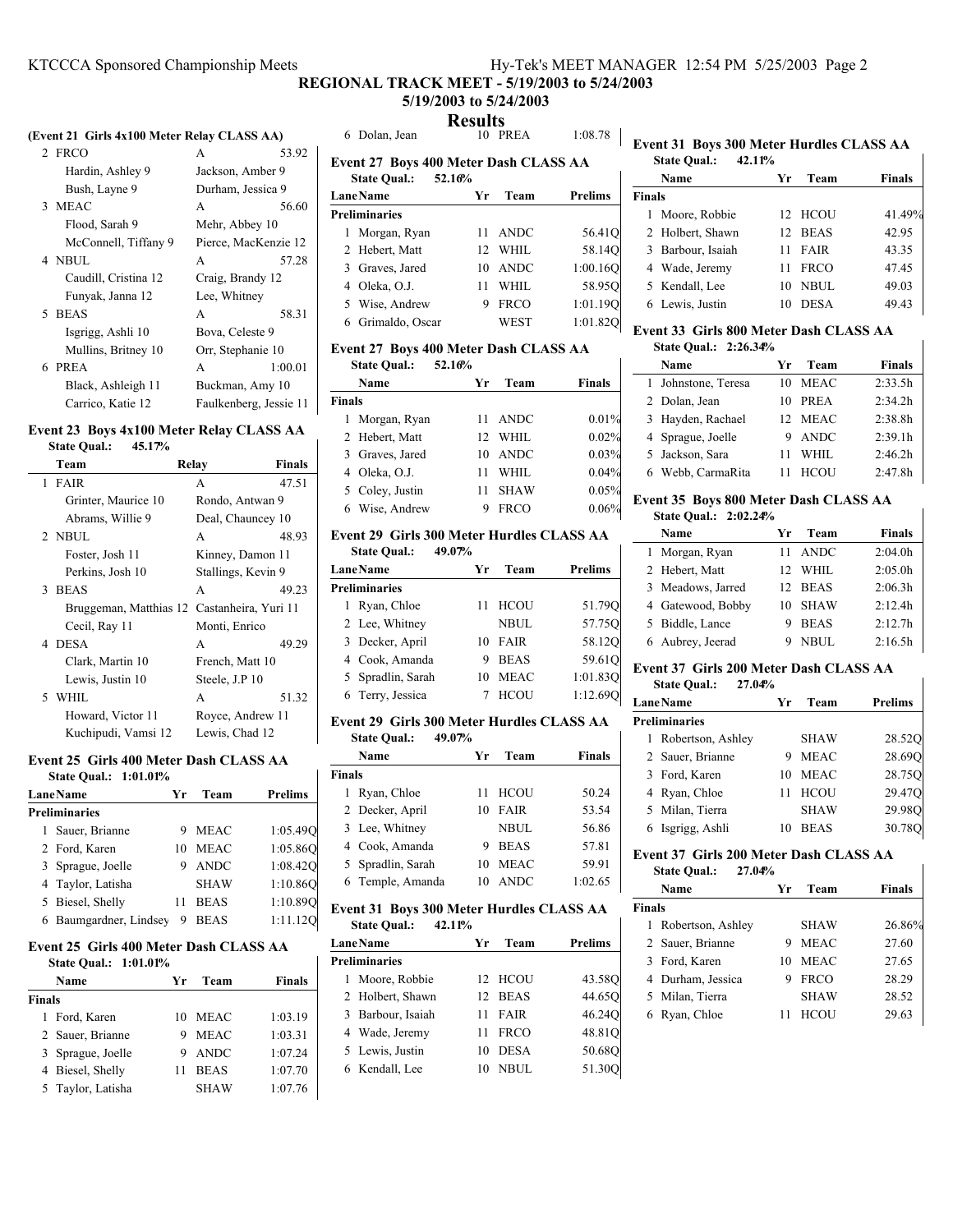# **5/19/2003 to 5/24/2003**

|  |  | Event 39 Boys 200 Meter Dash CLASS AA |  |
|--|--|---------------------------------------|--|
|--|--|---------------------------------------|--|

| 23.21%<br><b>State Qual.:</b> |    |             |                |
|-------------------------------|----|-------------|----------------|
| <b>Lane Name</b>              | Yr | Team        | <b>Prelims</b> |
| <b>Preliminaries</b>          |    |             |                |
| 1 Kennedy, Kevin              |    | 12 WEST     | 24.19O         |
| 2 Burchfield, Nick            |    | 12 FRCO     | 24.44Q         |
| 3 Walton, Kenyon              |    | 12 SHAW     | 24.87Q         |
| 4 Moore, Robbie               |    | 12 HCOU     | 24.98O         |
| 5 Moten, Terrance             | 9  | <b>SHAW</b> | 25.260         |
| 6 Morgan, Scott               | 9  | <b>ANDC</b> | 25.51Q         |
|                               |    |             |                |

### **Event 39 Boys 200 Meter Dash CLASS AA State Qual.: 23.21%**

|        | Name               | Уr | Team        | Finals |
|--------|--------------------|----|-------------|--------|
| Finals |                    |    |             |        |
|        | 1 Burchfield, Nick |    | 12 FRCO     | 23.24  |
|        | 2 Kennedy, Kevin   |    | 12 WEST     | 23.80  |
|        | 3 Moore, Robbie    |    | 12 HCOU     | 24.00  |
|        | 4 Kinney, Damon    | 11 | NBUL.       | 24.80  |
|        | 5 Walton, Kenyon   |    | 12 SHAW     | 24.90  |
|        | 6 Moten, Terrance  | 9  | <b>SHAW</b> | 25.11  |

### **Event 41 Girls 3200 Meter Run CLASS AA State Qual.: 12:26.38%**

| Name                  | Уr | Team        | Finals    |
|-----------------------|----|-------------|-----------|
| 1 Mims, Carmen        | 10 | MEAC        | 11:07.5h% |
| 2 Bell, Sarah         | 10 | PREA        | 12:29.1h  |
| 3 Nash, Meghan        |    | 12 MEAC     | 13:09.0h  |
| 4 Rodamaker, Sierra   | 11 | <b>BEAS</b> | 14:15.5h  |
| 5 Gaines, Melissa     | 10 | <b>BEAS</b> | 14:39.8h  |
| 6 Frederick, Samantha | 9  | <b>ANDC</b> | 15:03.3h  |

#### **Event 43 Boys 3200 Meter Run CLASS AA State Qual.: 10:16.17%**

| 9000 Vual., 19,19,1770 |         |             |               |
|------------------------|---------|-------------|---------------|
| Name                   | Уr      | Team        | <b>Finals</b> |
| 1 Thomas, Jonathan     | 12 WHIL |             | 10:06.0h%     |
| 2 Meadows, Jarred      | 12 BEAS |             | 10:48.8h      |
| 3 Lieber, Trent        | 10      | <b>BEAS</b> | 11:11.5h      |
| 4 Davenport, Shane     | 11      | NBUL        | 11:29.8h      |
| 5 Trusty, Mike         | 11      | ANDC        | 12:03.4h      |
| 6 Chism, Nick          | 10      | <b>DESA</b> | 12:10.2h      |

### **Event 45 Girls 4x400 Meter Relay CLASS AA State Qual.: 4:15.82%**

| Team                   | Relay             | <b>Finals</b>       |
|------------------------|-------------------|---------------------|
| 1 MEAC                 | A                 | 4:23.2 <sub>h</sub> |
| Johnstone, Teresa 10   | Sauer, Brianne 9  |                     |
| Hayden, Rachael 12     | Ford, Karen 10    |                     |
| 2 SHAW                 | A                 | 4:27.3h             |
| Boyd, Latonya          | Robertson, Ashley |                     |
| Dunn, Erica            | Taylor, Latisha   |                     |
| 3 PREA                 | A                 | 4:37.4h             |
| Dolan, Jean 10         | Maguire, Erin 12  |                     |
| Fanning, Lauren 11     | Bell, Sarah 10    |                     |
| 4 BEAS                 | A                 | 4:40.6h             |
| Baumgardner, Lindsey 9 | Orr, Stephanie 10 |                     |
| Biesel, Shelly 11      | Bova, Celeste 9   |                     |
|                        |                   |                     |

| <b>Results</b>                          |                    |   |                   |  |  |
|-----------------------------------------|--------------------|---|-------------------|--|--|
|                                         | 5 ANDC             |   | 4:58.6h           |  |  |
|                                         | Thurman, Laura 11  |   | Temple, Amanda 10 |  |  |
|                                         | Powell, Mallory 11 |   | Sprague, Joelle 9 |  |  |
|                                         | NBUL.              | A | 5:05.1h           |  |  |
| Brown, Britney 11<br>Jenkins, Aleisha 9 |                    |   |                   |  |  |

# Riley, Jamie 10 Squires, Amber 11 **Event 47 Boys 4x400 Meter Relay CLASS AA**

**State Qual.: 3:33.61%**

| Team               | Relay            | <b>Finals</b>       |
|--------------------|------------------|---------------------|
| 1 ANDC             | A                | 3:42.8h             |
| Morgan, Scott 9    | Collins, Matt 11 |                     |
| Graves, Jared 10   |                  | Morgan, Ryan 11     |
| 2 WHIL             | A                | 3:45.7h             |
| Hebert, Matt 12    |                  | Combess, Tyler 8    |
| Howard, Victor 11  | Oleka, O.J. 11   |                     |
| 3 SHAW             | A                | 3:48.37             |
| Gatewood, Bobby 10 |                  | Moten, Terrance 9   |
| English, Zelos 11  |                  | Walton, Kenyon 12   |
| 4 FAIR             | A                | 3:58.3h             |
| Butler, Adam 12    |                  | Deal, Chauncey 10   |
| Brooks, Brandon 12 | Jones, Casey 10  |                     |
| 5 DESA             | A                | 4:04.7h             |
| Clark, Martin 10   | French, Matt 10  |                     |
| Tobbe, Matthew 12  |                  | Underwood, David 11 |
| 6 BEAS             | A                | 4:04.9h             |
| Biddle, Lance 9    |                  | Bedtelyon, Josh 12  |
| Sapp, Jonathan 10  | Monti, Enrico    |                     |
|                    |                  |                     |

## **Event 61 Girls Shot Put CLASS AA**

## **State Qual.: 32-11%**

| Name                | Yг | Team        | <b>Finals</b> |
|---------------------|----|-------------|---------------|
| 1 Besser, Chrissy   |    | 12 PREA     | 33-01.50%     |
| 2 Hall, Celia       |    | 12 PREA     | 30-05.00      |
| 3 Boyle, Emily      | 10 | <b>MEAC</b> | 28-10.00      |
| 4 Hogan, LaRoya     | 11 | <b>FRCO</b> | 28-08.00      |
| 5 Thompson, Angie   | 12 | WEST        | 27-05.50      |
| 6 Caudill, Cristina |    | NBUL        | 27-00.00      |

## **Event 62 Boys Shot Put CLASS AA**

| <b>State Qual.:</b><br>45-10% |                   |               |  |  |
|-------------------------------|-------------------|---------------|--|--|
| Name                          | Team<br>Yr        | <b>Finals</b> |  |  |
| 1 Tanzilla, Jeremy            | <b>DESA</b><br>11 | $42 - 11.00$  |  |  |
| 2 Bussey, George              | <b>WEST</b><br>11 | $40 - 00.50$  |  |  |
| 3 Cope, Robbie                | NBUL.<br>11       | 39-05.50      |  |  |
| 4 Foster, Josh                | NBUL.<br>11       | 38-03.50      |  |  |
| 5 Williams, Todd              | <b>BEAS</b><br>10 | 36-07.00      |  |  |
| 6 Barnes, Josh                | <b>FAIR</b><br>11 | 35-01.50      |  |  |

#### **Event 63 Girls Discus Throw CLASS AA State Qual.: 102-06%**

| state vual<br>$194 - 0070$ |                   |    |             |               |
|----------------------------|-------------------|----|-------------|---------------|
|                            | Name              | Yг | Team        | <b>Finals</b> |
|                            | 1 Lee, Whitney    |    | <b>NBUL</b> | 99-00         |
|                            | 2 Besser, Chrissy |    | 12 PREA     | 95-03         |
|                            | 3 Hogan, LaRoya   |    | 11 FRCO     | 93-05         |
|                            | 4 Roney, Sarah    | 11 | MEAC        | 91-04         |
|                            | 5 Allen, Jamie    |    | 12 MEAC     | 79-07         |
|                            | 6 Hall, Celia     |    | 12 PREA     | $77-00$       |
|                            |                   |    |             |               |

#### **Event 64 Boys Discus Throw CLASS AA State Qual.: 134-02%**

| <b>State Oual.: 134-02%</b> |    |             |               |
|-----------------------------|----|-------------|---------------|
| Name                        | Уr | Team        | <b>Finals</b> |
| 1 Williams, Todd            | 10 | <b>BEAS</b> | 136-01%       |
| 2 Foster, Josh              | 11 | <b>NBUL</b> | 110-04        |
| 3 Sherrard, A.J.            | 11 | FAIR        | 98-07         |
| 4 Hargrove, Kyle            | 10 | NBUL.       | 91-05         |
| 5 Tanzilla, Jeremy          |    | <b>DESA</b> | 87-05         |
| 6 Allison, Patrick          |    | <b>ANDC</b> | 85-01         |

### **Event 65 Girls Long Jump CLASS AA State Qual.: 16-04%**

| Name                  | Уr | Team        | <b>Finals</b> |
|-----------------------|----|-------------|---------------|
| 1 Murray, Kristen     |    | 12 BEAS     | 15-00.00      |
| 2 Stoner, Tyshannel   |    | <b>SHAW</b> | 14-03.25      |
| 3 Ryan, Chloe         |    | 11 HCOU     | 14-02.00      |
| 4 Decker, April       | 10 | FAIR        | 13-10.25      |
| 5 Faulkenberg, Jessie | 11 | PREA        | 12-11.50      |
| 6 Petty, Dorisene     |    | <b>FRCO</b> | 12-10.00      |

#### **Event 66 Boys Long Jump CLASS AA State Qual.: 20-06%**

| state Qual<br>40-VV/0 |     |             |               |  |
|-----------------------|-----|-------------|---------------|--|
| Name                  | Yr. | Team        | <b>Finals</b> |  |
| 1 Holbert, Shawn      |     | 12 BEAS     | 20-11.00%     |  |
| 2 Cherry, Doug        |     | 12 FAIR     | 20-03.25      |  |
| 3 Grinter, Maurice    | 10  | FAIR        | 19-09.75      |  |
| 4 Bruggeman, Matthias |     | 12 BEAS     | 17-06.50      |  |
| 5 Lewis, Justin       | 10  | <b>DESA</b> | 17-06.00      |  |
| 6 Royce, Andrew       |     | WHIL.       | 17-02.00      |  |

 $\mathbf{I}$ 

## **Event 67 Girls Triple Jump CLASS AA**

| $33 - 10%$<br><b>State Qual.:</b> |                   |          |  |  |
|-----------------------------------|-------------------|----------|--|--|
| Name                              | Team<br>Уr        | Finals   |  |  |
| 1 Murray, Kristen                 | 12 BEAS           | 33-08.50 |  |  |
| 2 Hoffman, Lisa                   | <b>MEAC</b><br>10 | 30-02.00 |  |  |
| 3 Squires, Amber                  | NBUL.<br>11       | 27-09.00 |  |  |
| 4 Hoskins, Michelle               | ANDC<br>9         | 27-04.00 |  |  |
| 5 Fink, Amy                       | <b>FAIR</b><br>10 | 26-03.50 |  |  |
| 6 Cook, Amanda                    | <b>BEAS</b>       | 25-10.00 |  |  |

### **Event 68 Boys Triple Jump CLASS AA**

| . . <b>.</b>        | — <i>-, -</i> ---------------- |  |
|---------------------|--------------------------------|--|
| <b>State Qual.:</b> | $42 - 06%$                     |  |

| state Qual<br>74-VV/0         |    |             |           |  |
|-------------------------------|----|-------------|-----------|--|
| Name                          | Yr | Team        | Finals    |  |
| 1 Bruggeman, Matthias 12 BEAS |    |             | 38-06.00  |  |
| 2 Terry, Dan                  |    | 12 ANDC     | 35-02.75  |  |
| 4 Cecil, Ray                  | 11 | <b>BEAS</b> | J34-08.00 |  |
| 5 Crenshaw, Corey             | 9  | NBUL        | J34-03.25 |  |
| 6 Ryan, Jeff                  |    | 9 NBUL      | J33-11.50 |  |
|                               |    |             |           |  |

## **Event 69 Girls High Jump CLASS AA**

| Уr |             |               |
|----|-------------|---------------|
|    | Team        | <b>Finals</b> |
|    |             | 5-04.00%      |
|    | <b>SHAW</b> | $4 - 10.00$   |
|    | <b>MEAC</b> | $4 - 06.00$   |
|    | <b>ANDC</b> | $4 - 04.00$   |
|    | PREA        | $J4-04.00$    |
|    |             | 12 BEAS       |